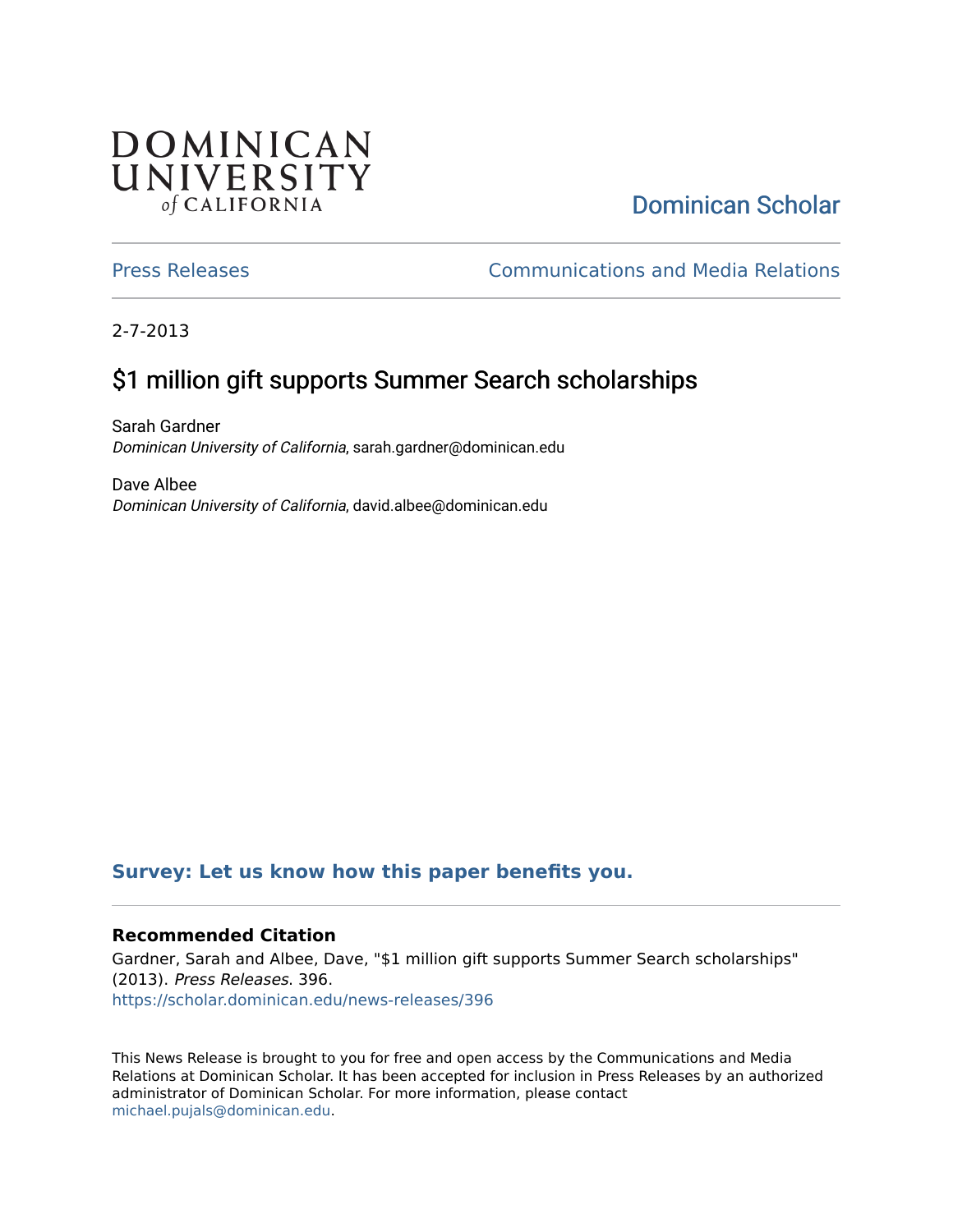#### **\$1 million gift supports Summer Search scholarships**

Gilardi established the scholarship in 2007 to honor Peeples, a college and financial aid advisor for Summer Search. Summer Search provides summer experiences, college advising, and mentoring to low-income and at-risk high school students. Peeples died on November 25, 2012 after a lengthy battle with cancer.

"Sandy's passion was to encourage .young people to pursue their dreams and make a mark on the world," Gilardi said. "Sandy truly inspired those who knew her with her zest for life, her practical wisdom, her humor, and her generosity of time and spirit. She changed lives."

The Sandy Peeples Endowed Scholarship supports female Summer Search graduates from the Bay Area who are the first in their family to attend college. Recipients demonstrate both an ability to overcome adversity and a desire to use their education to make a positive difference through giving back and helping others.

Dominican University of California President Mary B. Marcy noted that Gilardi's gift to her *alma mater* is both a tribute to Peeples' legacy and Gilardi's understanding of the transformative power of education as a pathway to a life of meaning. "Susan Gilardi has made a most profound gift – a gift of education," President Marcy said. "Education truly has the power to transform lives. Susan Gilardi's generosity will ensure that generations of deserving young women will benefit from a Dominican education."

To date, seven Summer Search graduates have received financial assistance from the scholarship fund. Two scholarship recipients graduated from Dominican in spring 2012. Both Gilardi and Peeples were in the audience.

"We could not have been prouder of these two young women," Gilardi recalled. "To see the huge, beaming smiles and tears of happiness on their faces, to learn subsequently over lunch of their new jobs, to appreciate how much these women have grown, overcome and accomplished, to listen to their aspirations for the future filled my heart with such joy and satisfaction."

"I will treasure the experience always. They are the future. They will make a positive difference long after I am gone."

Erica Gonzalez Martinez received a double bachelor's degree - a BA in Humanities and Cultural Studies and a BS in Psychology - at the commencement ceremony attended by Gilardi and Peeples. Gonzalez Martinez now works as an operations assistant for Roots of Peace, the Marinbased humanitarian non-profit organization.

Support from the fund enabled Gonzalez Martinez to graduate from Dominican. Encouragement from both Peeples and Gilardi enabled her to overcome challenges she encountered along the way.

"Sandy had a great impact on me, especially while I was in college," Gonzalez Martinez said. "Going through so many transitions in my personal life sometimes made it difficult for me as I was continuing my studies. Sandy told me to take things step-by-step. She gave me the motivation to continue."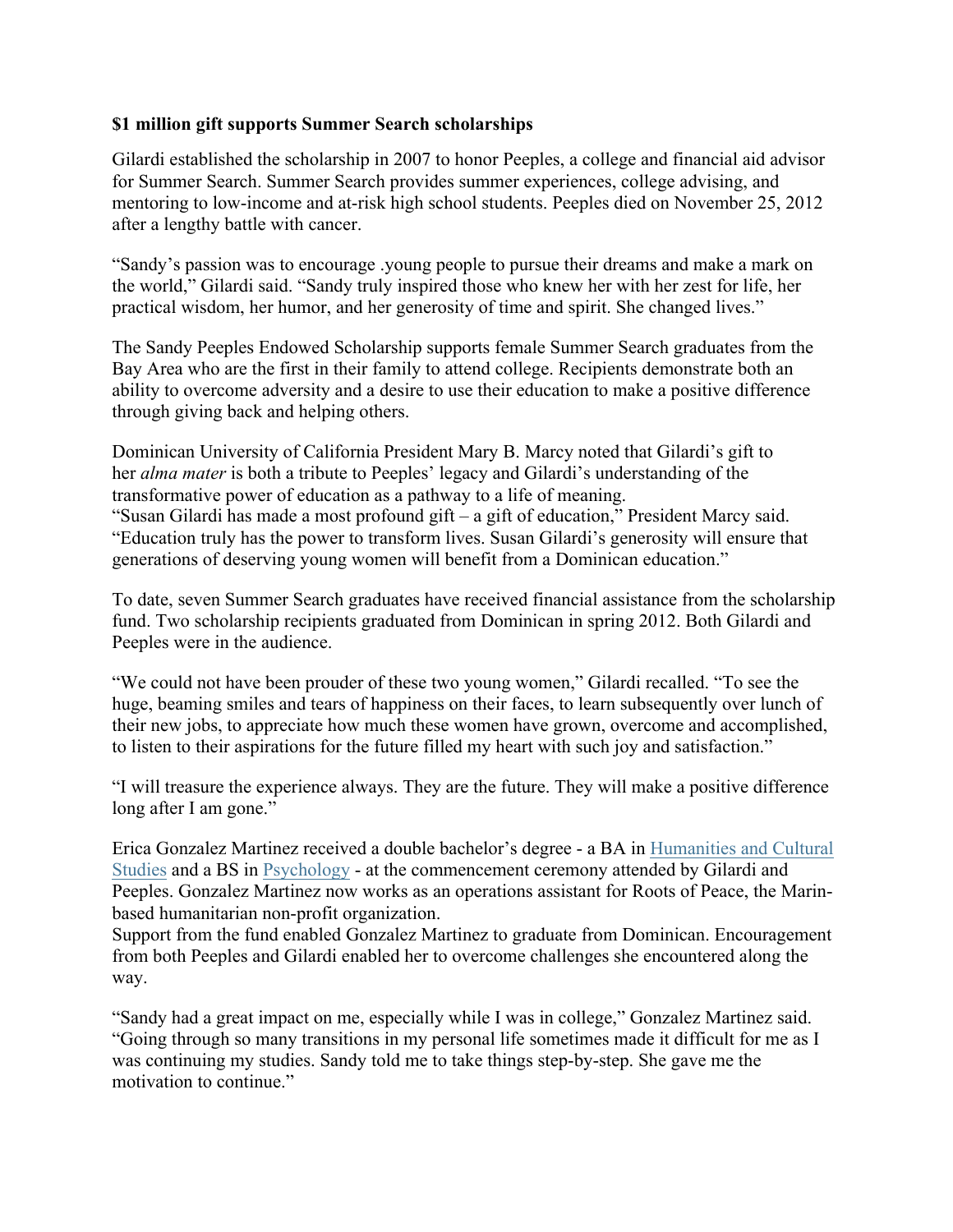Faatuaiitau Tunai calls Peeples her "guardian angel sent from heaven."

"I was so lucky to have Sandy in my life, she was my biggest motivator, she always saw something in me which made me believe I was capable of doing anything," Tunai says.

"Throughout the years I've known her, she was constantly pushing me to reach my highest potential. If it was not for Sandy, I wouldn't have made it this far. Because of her I have graduated Dominican with a BSN and for this I am forever grateful. She takes up a huge space in my heart and she will always be a part of me."

Several times a year, Gilardi would join Peeples and the girls in order to catch up on their progress and hear about career goals.

"Susan would be very sweet in giving us that extra support.," Gonzalez Martinez says. "She would tell us that we can make it – that we could finish college. She told us that she supported our career goals."

Sandy Peeples graduated from Columbia University with a degree in Occupational Therapy. She joined the Adolescent Treatment Team at McAuley Institute at St. Mary's Medical Center and remained there for eight years. She then worked with adolescents at Sunny Hills Children's Center in San Anselmo. She became involved with career counseling and mentoring at the Marin Education Fund (now 10,000 Degrees) and most recently college counseling and financial aid assistance with Summer Search.

Susan Gilardi attended Dominican from 1964-1968. It was at Dominican that she gained her great appreciation for teaching. During her junior year, Gilardi worked as a lunchtime supervisor at Terra Linda High School. As a senior, she worked as a tutor at nearby St. Vincent's School for Boys. After earning her bachelor's degree in English, she taught at San Francisco's Mission High School for several years before enrolling at Western State University College of Law in San Diego.

Gilardi later moved to Sacramento to work as an attorney for the California Department of Transportation. In 1984 Gilardi and her husband, Dennis, founded Gilardi & Co., which grew over the years to become one of the country's largest full-service mass/class action notice and claims administrators.

An active philanthropist in Marin, Gilardi has spent more than 20 years volunteering in local schools and supporting causes focused on education, the arts, healthcare, and college access.

"I know that what matters in the long run is not what you have but what you have done with it," Gilardi said.

For more information about the Sandy Peeples Endowed Scholarship please contact Tracy Hogan at 415- 482-3507, Tracy.Hogan@Dominican.edu Media Contact: Sarah Gardner, 415-485-3239, Sarah.Gardner@Dominican.edu